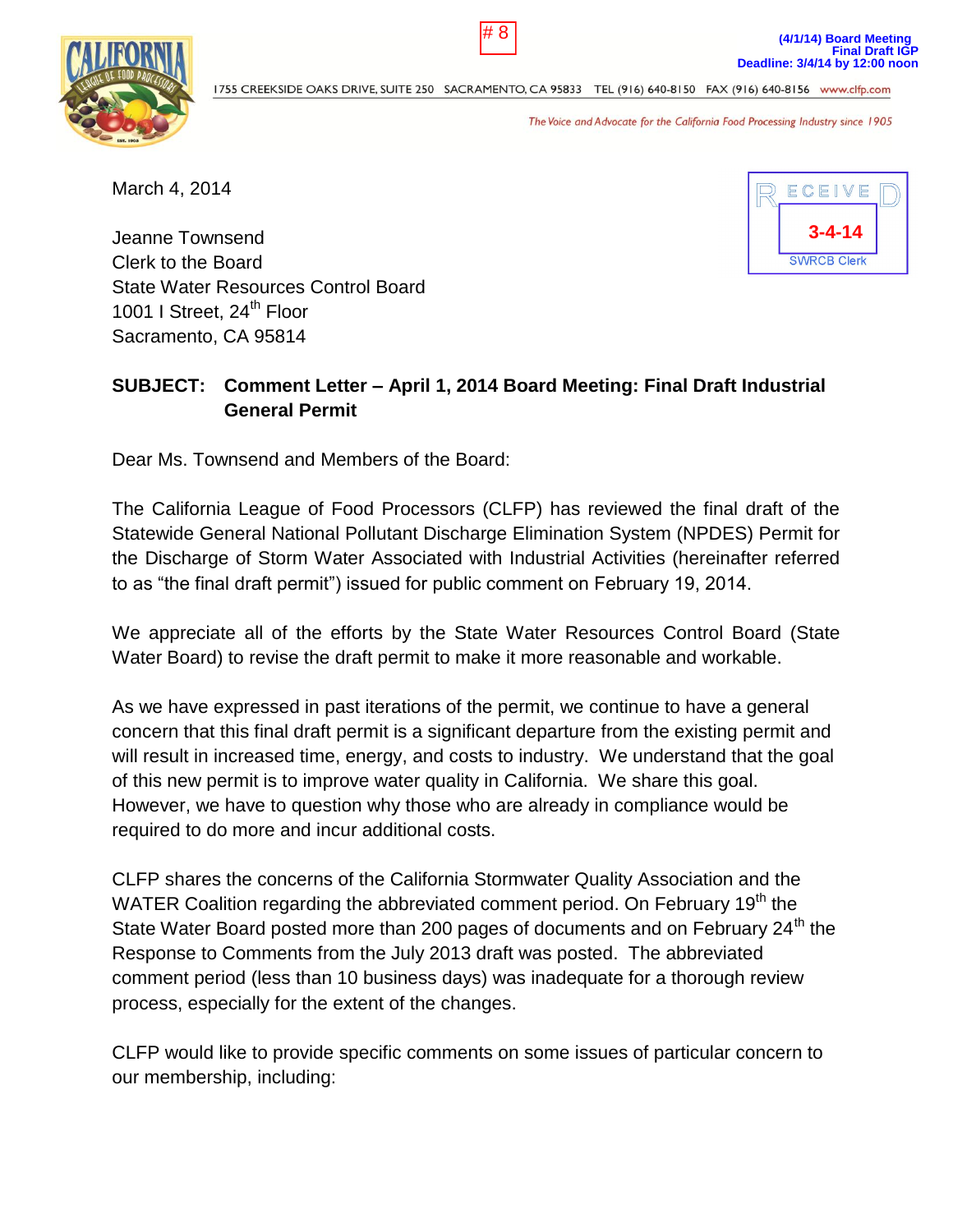

The Voice and Advocate for the California Food Processing Industry since 1905

- ▶ Submission of the Storm Water Pollution Prevention Plans (SWPPP) through SMARTS
- $\triangleright$  Notice of Non-Applicability (NONA) "No Discharge" Eligibility Requirements
- $\triangleright$  Receiving Water Limitations

#### **PART X, SWPPP Implementation and Revisions, Condition B3, Page 25** 8.1

This condition states "With the exception of significant revisions, the Discharger is not required to certify and submit via SMARTS their SWPPP revisions more than once every three (3) months in the reporting year."

We believe that "significant revisions" to SWPPPs should be defined in the permit to avoid confusion and possible regulatory and/or third party enforcement actions and disagreement on what needs and does not need to be reported and when.

# 8.2

# **Section XX.C.2.a p. 71; Fact Sheet pp. 70-71**

This condition stipulates that facilities that discharge industrial storm water to groundwater that has a direct hydrologic connection to waters of the United States **are not** eligible to claim "No Discharge" through the Notice of Non-Applicability (NONA) process.

We believe that this restriction is arbitrary and will not encourage facilities located near surface water bodies to implement storm water management strategies that focus on evaporating, transpiring, and infiltrating storm water on-site through native soils, vegetation, and bioengineering applications. We believe these practices should be encouraged as they mimic natural drainage systems that enhance storm water quality as well as help maintain dry weather flows and cooler temperatures in surface waters in that in these types of systems storm water typically travels underground to surface waters. In addition, as now written, it would deter some facilities from implementing the BMPs that are supported elsewhere in the permit, that may cease discharges entirely to surface water.

Further, CLFP shares the concerns raised by the California Stormwater Quality Association (CASQA). We agree with CASQA that the proposed revisions to the NONA further confuses an area that is already difficult for many to understand. The proposed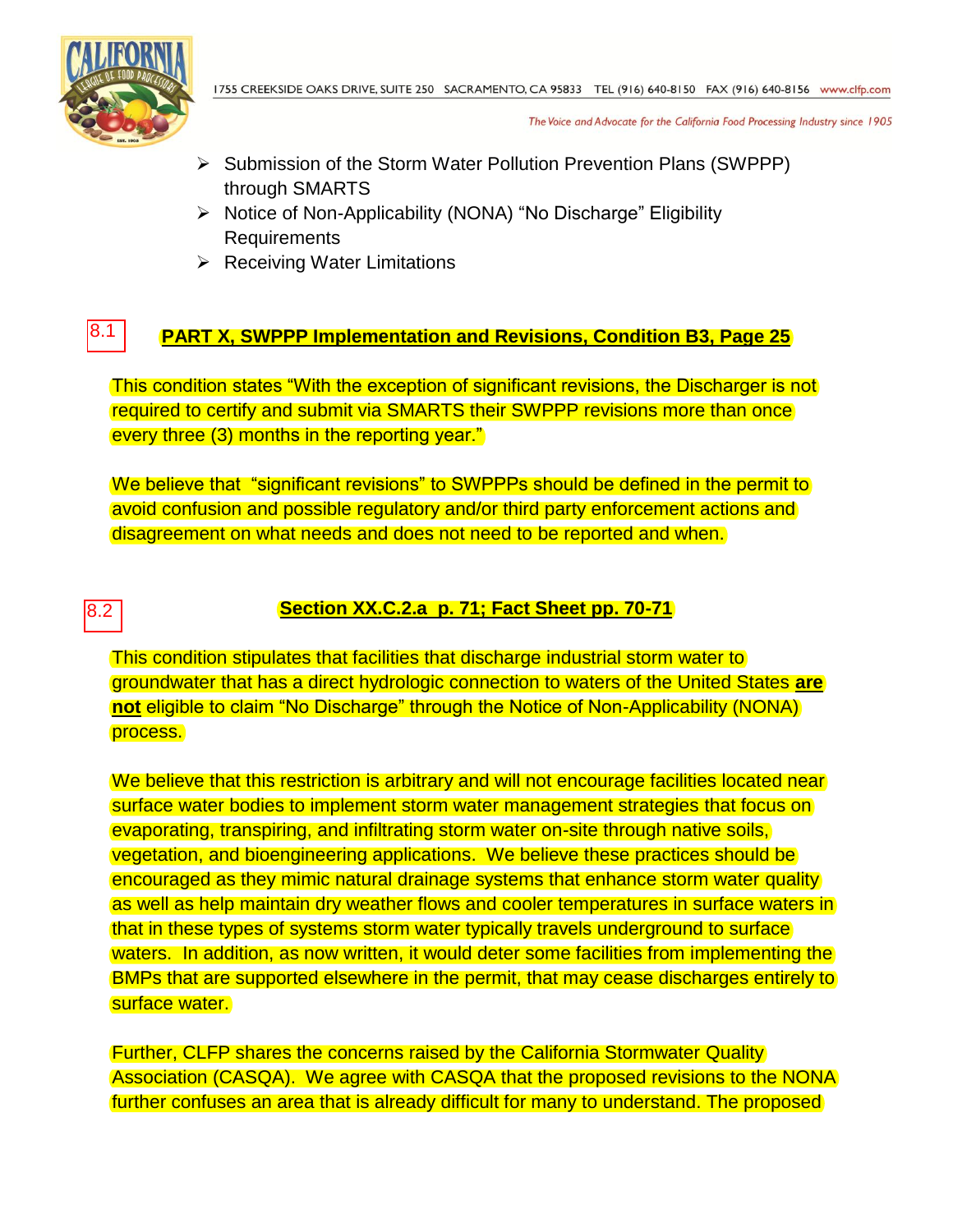

The Voice and Advocate for the California Food Processing Industry since 1905

language indicates that certain discharges to *groundwater* prevent a NONA filing, and thus inappropriately forces a facility into the only other choice -- to file an NOI under the General Permit. If read broadly, this would inappropriately expand the requirement for NPDES permit coverage.

According to the State Water Board's Legal Counsel, this section was not intended to broadly require NPDES permits for discharges to groundwater, or prevent facilities that have discharges to groundwater from filing an acceptable NONA. However, the proposed short phrase referring to groundwater in the NONA provisions is confusing and potentially misleading.

Therefore, CLFP agrees with CASQA's suggested language changes which would delete the new phrase "*including no discharge to groundwater that has a direct hydrologic connection to waters of the United States*." This would simply leave in place the reference to "discharge to waters of the United States," which is wording appropriate under the federal Clean Water Act and which appears in many other key provisions in the permit.

If the State Water Board wishes to interpret federal law on the limited circumstances requiring NPDES coverage for discharges to groundwater, that should appear much earlier in the permit or Fact Sheet.

8.3

### **Receiving Water Limitations**

CLFP continues to be very concerned about the potential misuse of receiving water limits as numeric effluent limits for water quality. We have issued comments on past iterations of the permit that question the appropriateness of numeric effluent limits in stormwater permits. We have argued that such limitations must be based on scientifically sound analysis, and not simply on end of pipe water quality objectives.

CLFP continues to advocate for including language similar to the existing General Permit, to clarify the process to be followed where a discharge is found to cause an instream exceedance of water quality objectives. The law allows best management practices to be used in lieu of numeric water-quality based effluent limits, so a defined process can be used as the receiving water limit itself. We urge that the language in the existing General Permit be continued, at least until conclusion of and any policy clarifications in the present SWRCB review of receiving water limits in the Los Angeles MS4 permit review proceeding.